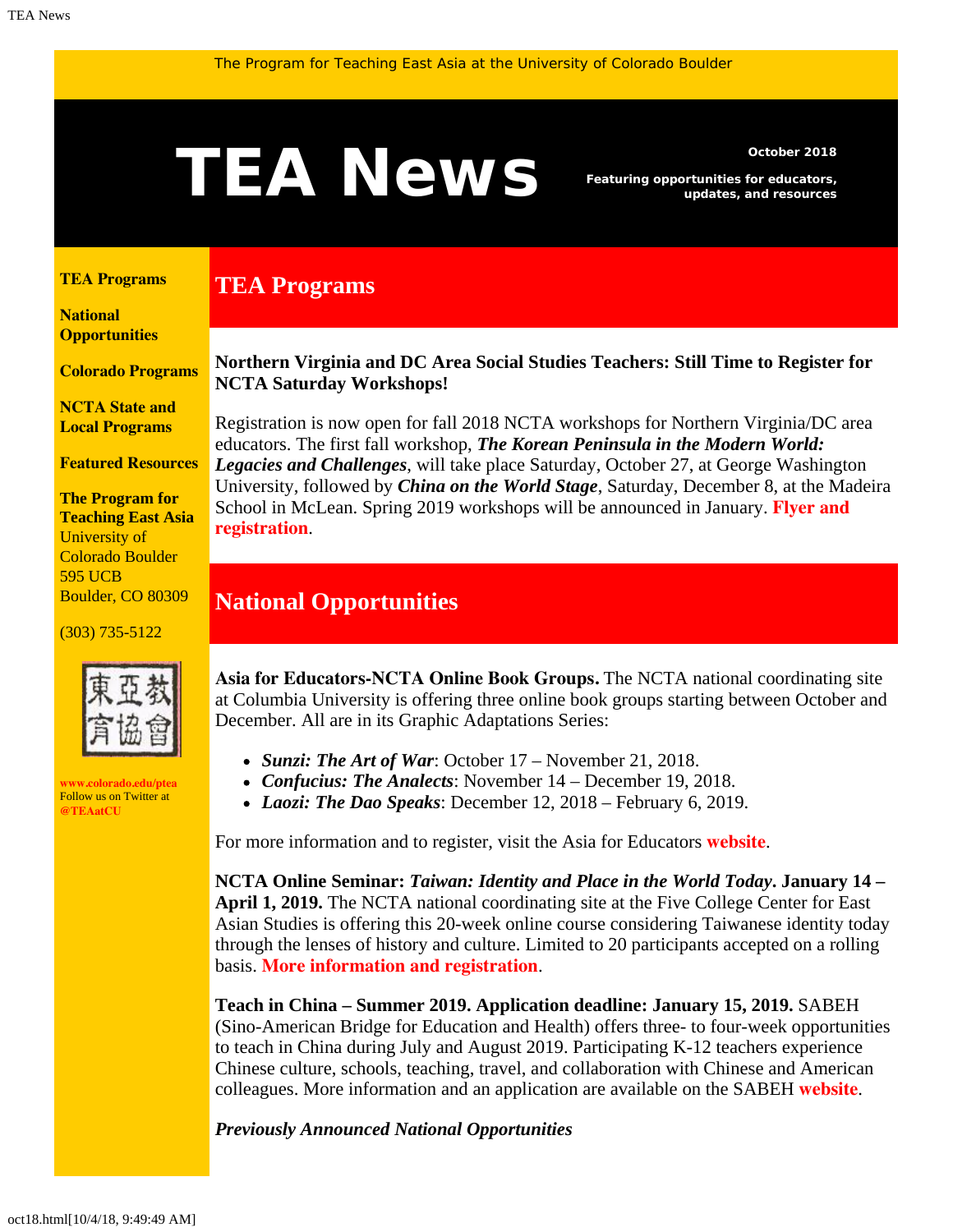**SPICE Online High School Courses on Japan, Korea, and China.** Applications are now open for three courses for high school students offered through the Stanford Program on International and Cross-Cultural Education. Each course offers real-time discussions with Stanford faculty and other experts, interactive discussions with peers, and a rigorous college-level learning experience. For information on each course, click the course title below:

- **[Reischauer Scholars Program](https://spice.fsi.stanford.edu/fellowships/reischauer_scholars_program/)** (Japan): Early February to mid-June 2019. Application deadline: October 5, 2018.
- **[Sejong Korean Scholars Program](https://spice.fsi.stanford.edu/fellowships/sejong_korean_scholars_program)**: March to June 2019. Application deadline: October 5, 2018.
- **[China Scholars Program:](https://spice.fsi.stanford.edu/fellowship/china-scholars-program)** Late January to late May 2019. Application deadline: October 15, 2018.

**National Security Language Initiative for Youth (NSLIY), Summer 2019 or 2019- 2020 Academic Year. Application deadline: October 30, 2018.** NSLIY is a U.S. State Department foreign language program in which selected students age 15-18 study a less commonly taught language overseas for a summer, semester, or school year. Chinese and Korean are among the languages offered. Learn more about the program and access an application **[here](http://www.nsliforyouth.org/)**.

*The Mainichi* **Essay Contest on** *The Face of Jizo***. Application deadline: October 31, 2018**. *The Mainichi* Japanese newspaper is sponsoring an international essay contest for young people between the ages of 13 and 23. Essays are to respond to the play *The Face of Jizo* (available on *The Mainichi* website), written by Hisashi Inoue about the atomic bombing of Hiroshima. **[More information](https://mainichi.jp/english/articles/20180719/p2a/00m/0na/027000c)**.

### **Colorado Programs**

**Taiko Summit Colorado 2018. October 6-7, 2018.** The Taiko Summit features a workshop on Saturday at Boulder Aikikai (2424 30th Street), from 12:30-5:30 p.m. and a Sunday evening concert (6:30-8:00 p.m.) at Unity of Boulder (2855 Folsom Street). **[More](http://www.taikosummit.com/) [information](http://www.taikosummit.com/)**.

**Panel Discussion:** *The U.S. China Trade War.* **October 10, 5:00 p.m.** The Center for Asian Studies is presenting this panel discussion on the implications of the trade war for the United States, China, and beyond. This free event will be in Eaton Humanities 250 on the CU Boulder campus. **[More information](https://www.colorado.edu/cas/us-china-trade-war-panel-discussion-its-implications-china-us-and-beyond-20181010)**.

**Japan in the Schools, 2018-2019.** Japan America Society of Colorado is currently scheduling school visits to Denver and Boulder area K-12 classrooms. The one-hour presentations focus on Japanese language and culture through fun hands-on activities. **[More information](https://www.jascolorado.org/japan-in-the-schools/)**.

**Youth in Action Cultural Exchange Trip to Japan. June 2020. Application deadline: October 12, 2018.** This program for students in grades 7-11 includes Japanese language and culture study, community service, and fundraising, culminating in a month-long trip to Japan. To learn more, contact JoAnne Harada, **[yia-colorado@comcast.net](mailto:yia-colorado@comcast.net)**.